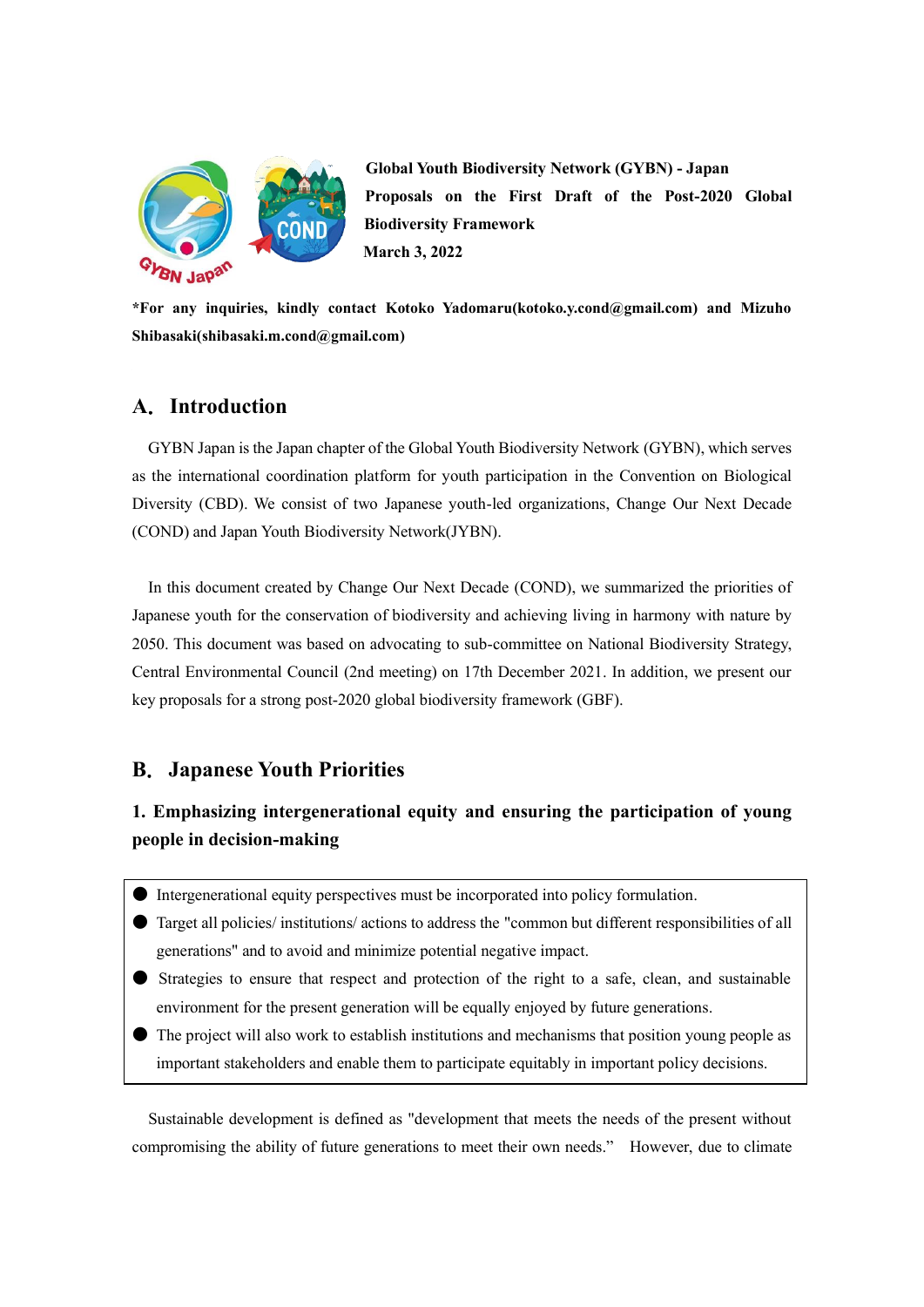change and loss of biodiversity, it is unlikely that future generations will enjoy the same rights and livelihoods as the present generation if things continue as they are today. Therefore, in addition to incorporating an intergenerational equity perspective into policymaking, it is necessary to position youth as important stakeholders and ensure their further participation in decision-making so that the rights of future generations are guaranteed.

#### **2. Emphasizing marine ecosystem conservation**

- Strengthen the accumulation of basic knowledge to understand the current status of marine ecosystems and conduct appropriate conservation.
- Prohibit the installation of offshore wind turbines and economic activities involving deep-sea mining without consideration for marine ecosystems.
- Review and revise the Marine Biodiversity Conservation Strategy of Japan in line with the development of the next National Biodiversity Strategy.
- Establishment of protected areas for the purpose of ecosystem conservation and review of marine protected areas and management practices in a shorter period of time than is currently the case.

Among the diverse ecosystems, we call for a particular emphasis on marine ecosystem conservation. Marine ecosystems have been severely degraded, but there are challenges, such as the lack of adequate research compared to terrestrial ecosystems. Furthermore, the targets for marine protected areas set in Aichi Biodiversity Target 11 and SDG 14.5 have achieved the expansion of marine protected areas. However, the rapid climate change in recent years has caused significant changes in the state of the ocean in a short period of time, requiring a flexible response in response to changes in the marine environment.

#### **3. Implementation of conservation with an awareness of ecosystem connection**

- Establishment of protected areas that ensure ecosystem connectivity.
- Promote conservation policies based on a landscape approach to balance indigenous people and local communities' use of nature with ecosystem conservation.
- Strengthening climate change countermeasures through the promotion of ecosystem conservation, including forest ecosystems and blue carbon ecosystems.
- **Establishment of an implementation system to ensure achievement of 30 by 30.**

More ambitious protected area expansion targets are being considered in the post-2020 GBF framework, but in order to achieve healthy ecosystem recovery, a wide range of conservation is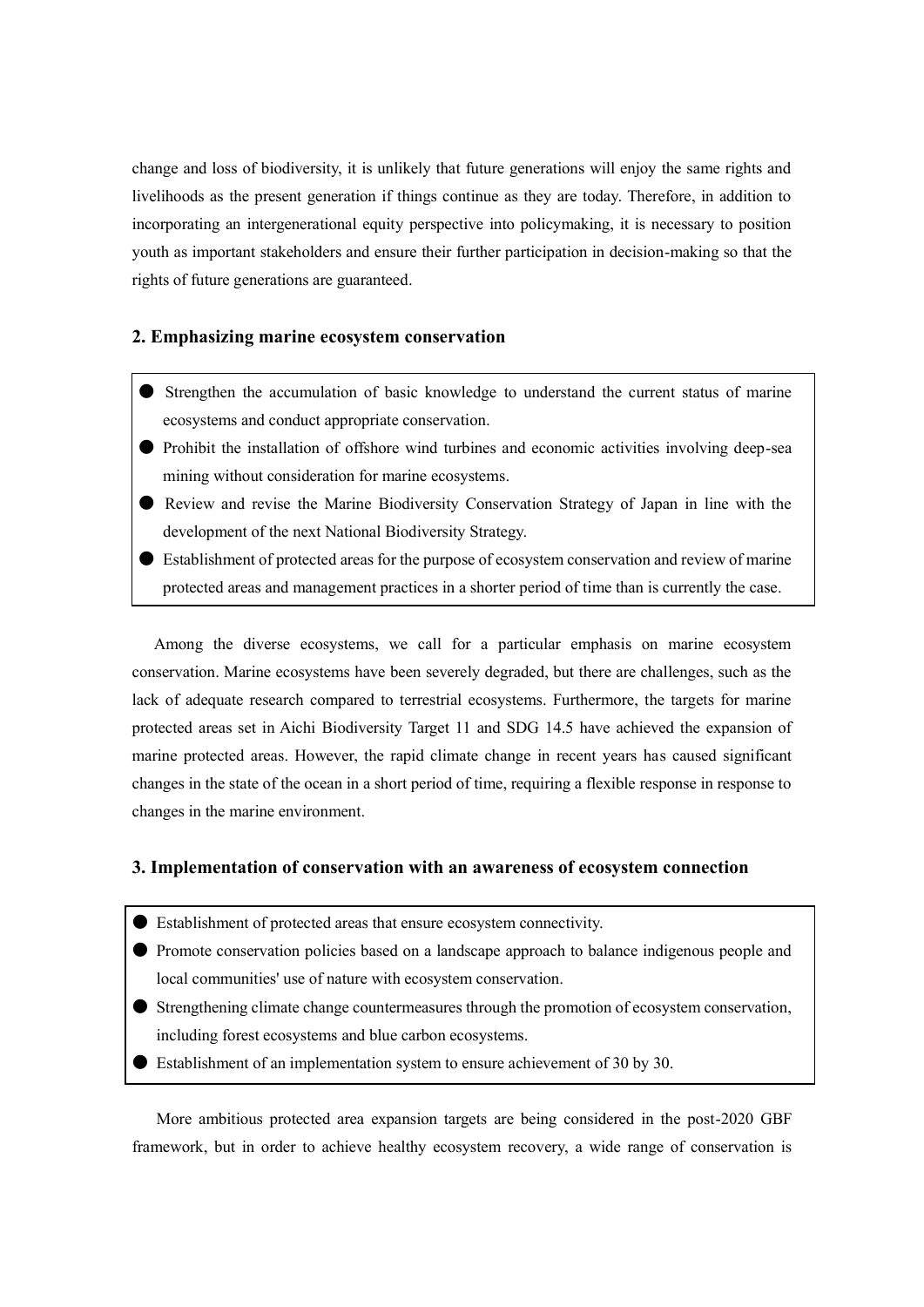required, including areas surrounding protected areas. We appreciate the fact that ambitious targets are being created to expand protected areas, but it is necessary to build a subsequent system to ensure that the targets are achieved based on the reflection of the previous Aichi Biodiversity Targets.

### **C**.**Specific Proposals on the First Draft of Post-2020 GBF**

**This section outlines our proposals for textual changes to selected targets of the Post-2020 GBF 1st-draft, followed by a brief reason for the suggested changes.**

**Note: Proposed additions are presented in bold, and deletions are presented in bold and strikethrough.**

**Target 12**. **Increase Ensure** the area of, access to, and benefits from **high quality** green and blue spaces, for human **physical, mental, and social** health and well-being in urban areas and other densely populated areas.

●**Reason**: Since there are various types of human health, such as physical, mental, and social, it is considered necessary to ensure high quality green and blue spaces according to the type of health. In addition, it is important not only for the space to exist but also for the quality of the space to be rich in biodiversity.

**Target 15**. All businesses (public and private, large, medium and small) assess and report on their dependencies and impacts on biodiversity, from local to global, and progressively reduce negative impacts, by at least half and increase positive impacts, reducing biodiversity related risks to businesses and moving towards the full sustainability of extraction **deep sea mining, and** production practices, sourcing and supply chains, and use and disposal.

●**Reason**: In recent years, the development of deep sea resources has attracted attention, but there are many things about deep sea ecosystems that are not yet clearly explained, and it is necessary to consider the impacts and risks to marine ecosystems associated with development based on comprehensive research and other methods. Therefore, "deep sea mining" should be included in this target.